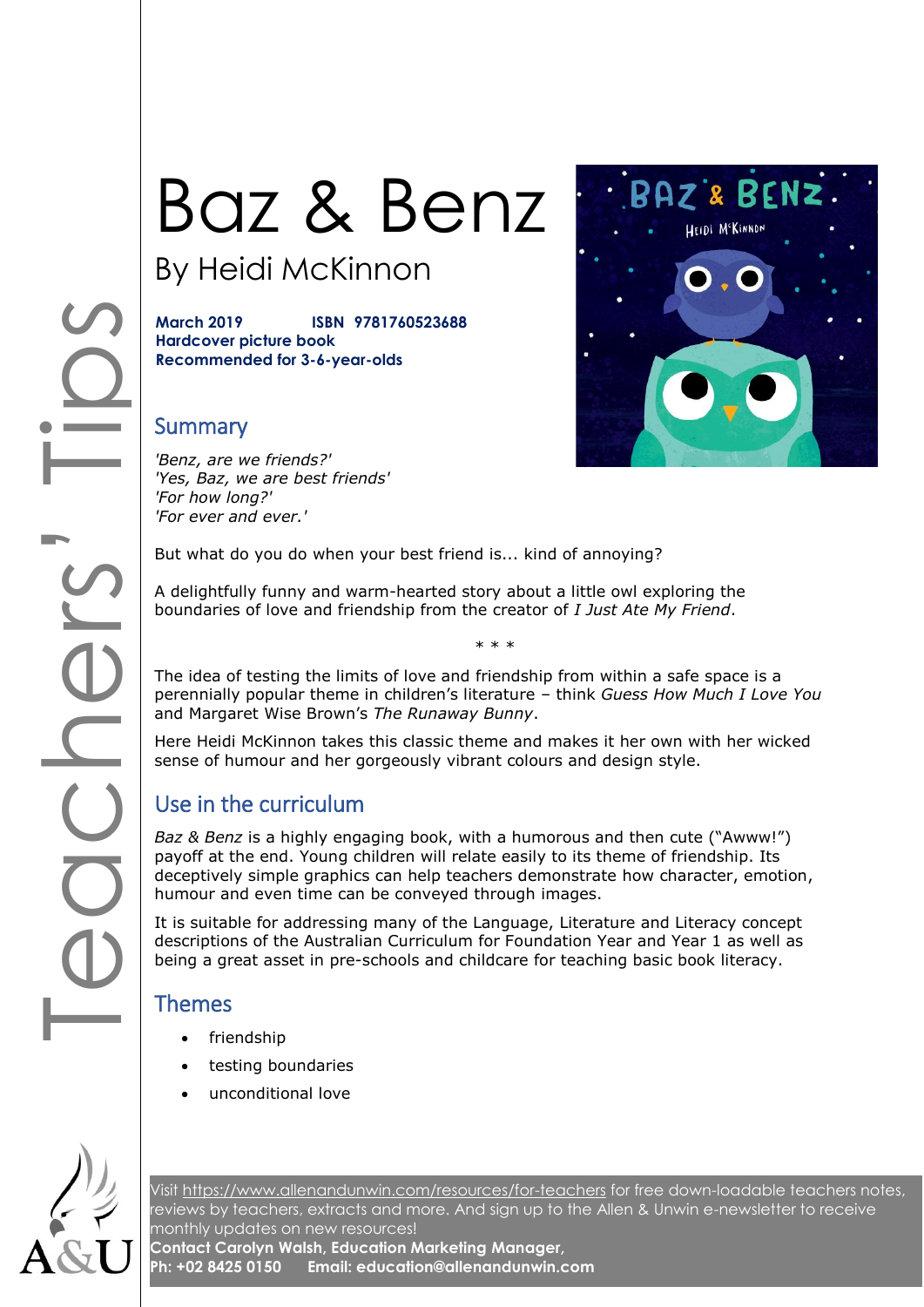# In the classroom…



## Discussion questions

- 1. Before opening Baz and Benz look at the title and cover design and ask questions such as:
	- Can you name the sort of bird that Baz and Benz are?
	- Do you know the noise they usually make?
	- Where do they usually live?
	- Do you think they are awake during the day or night? What helped you guess on the cover?
	- Do Baz and Benz look friendly? What is it in the picture that makes you think that?
	- Do you think this will be a funny or sad story? Why?
- 2. Read the story through once and then put the book down and ask students if they think Benz is a good friend to Baz and why. Try to expand the discussion by asking:
	- What sort of things do good friends do for one another?
	- What sort of things don't good friends do?
	- Is it nice to have good friends? Why?
	- Is it nice to be a good friend? Why
- 3. Turn to the first double-page spread, 'Benz, are we friends?' 'Yes, Baz, we are bestest friends.' Ask the children which bird is Benz and which bird is Baz and how they know this. Or point out to them how the writing tells us which owl is which. [*The colour of the text matches the colour of the bird speaking that text.]*
- 4. On the next double-page spread, what additional design feature helps us know who is speaking? [*The text is printed below the picture of the bird who is speaking.*]
- 5. Look at the page where Benz says, 'That would be funny!' and compare it with the page where he says, 'That would be REALLY funny!'.
	- What is different in the second image to show Benz finds Baz's second idea even funnier?
	- What is different about the words shown on the page?
- 6. Now try the same exercise with the pages featuring Benz saying. 'That would be annoying.' and 'That would be REALLY ANNOYING!'
	- How do his body and eyes change to show he is really annoyed?
	- How does the font and its size change to emphasise just how annoyed Benz would be?
	- Did these things change the way the words were read out by your teacher?
- 7. Now compare the first image of Baz as a bat with the next, scarier image.
	- How does his body change to convey the idea of something scary?
	- Do the words on the page change?
	- The second image of Baz is a close-up, meaning he seems much bigger. Why do you think Heidi McKinnon chose to present him like that?